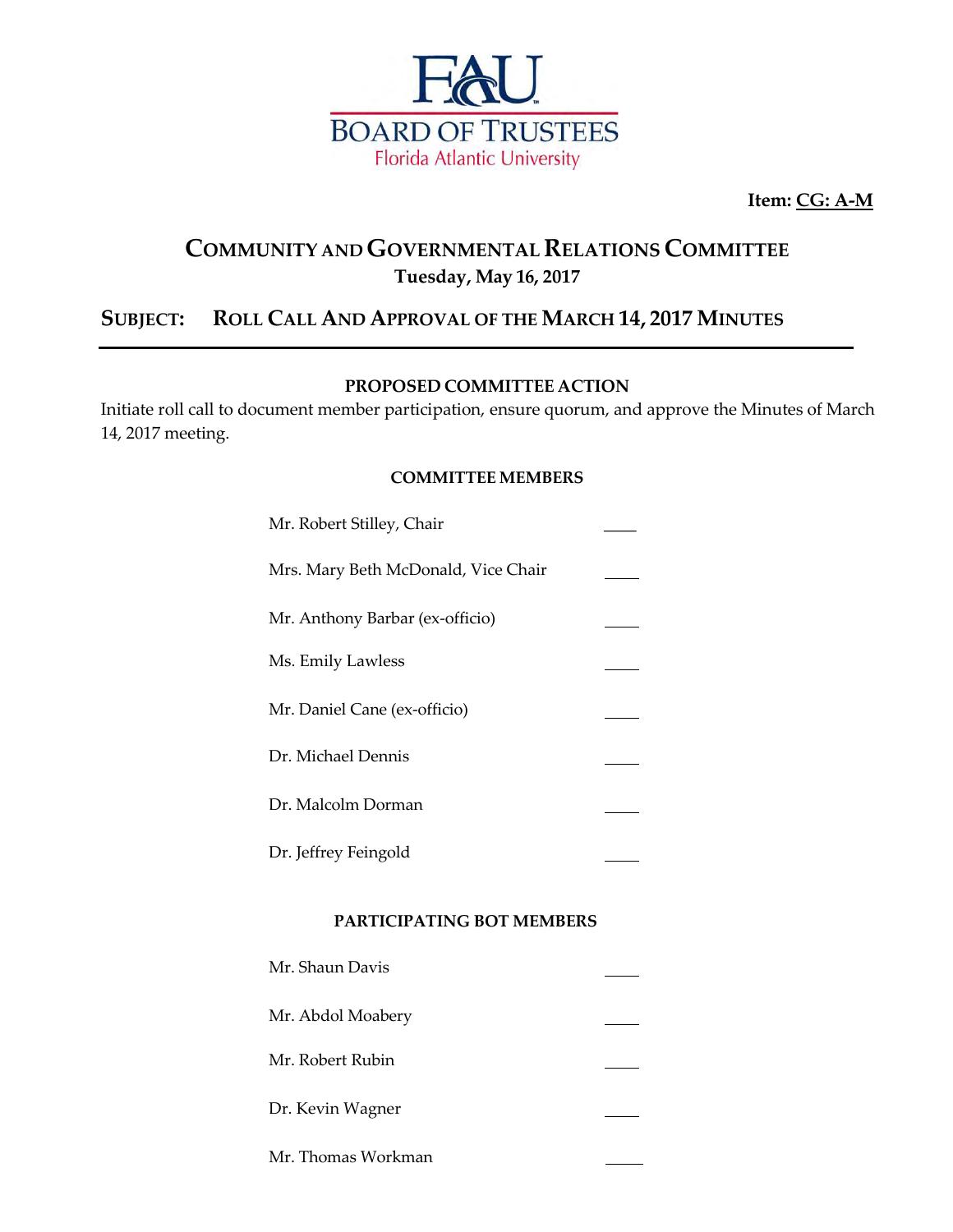

# **COMMUNITY AND GOVERNMENTAL RELATIONS COMMITTEE**

# **Meeting Minutes of March 14, 2017**

## **SP: A-M Roll Call:**

Trustee Robert Stilley, Committee Chair called the meeting to order and initiated the roll call. In addition to Trustee Stilley, the following committee members were present: Trustee Mary Beth McDonald; Trustee Anthony Barbar (ex-officio); Trustee Daniel Cane (ex-officio); Trustee Michael Cairo; Trustee Malcolm Dorman and Trustee Michael Dennis.

Other Trustees attending the meeting included: Trustee Robert Rubin; Trustee Thomas Workman; Trustee Shaun Davis and Trustee Christopher Beetle.

A quorum was present and the committee was called to order.

The following university officials participated: Dr. John Kelly, University President; Ms. Stacy Volnick, Vice President, Administrative Affairs & Chief Administrative Officer; Ms. Danita Nias, Vice President for Institutional Advancement and CEO of FAU Foundation, Inc. and Mr. Ryan Britton, Executive Director of Government Relations.

Trustee Stilley called for approval of the January 24, 2017 meeting minutes. A motion was made and seconded to approve meeting minutes without change or correction. No discussion or commentary followed. The motion passed unanimously.

## CG: I-1 Legislative Update:

I would like to note in the minutes that we said we were going to have a workshop which we have not had, we will have that after session for this committee because there's just so much going on up in Tallahassee.

First up is VP Danita Nias, we have some naming opportunities. We had the opportunity to talk yesterday, I told her anytime that people are giving money this would be really easy.

Trustee Stilley invited Danita Nias, Vice President for Institutional Advancement and CEO of FAU Foundation, Inc. to approach the podium.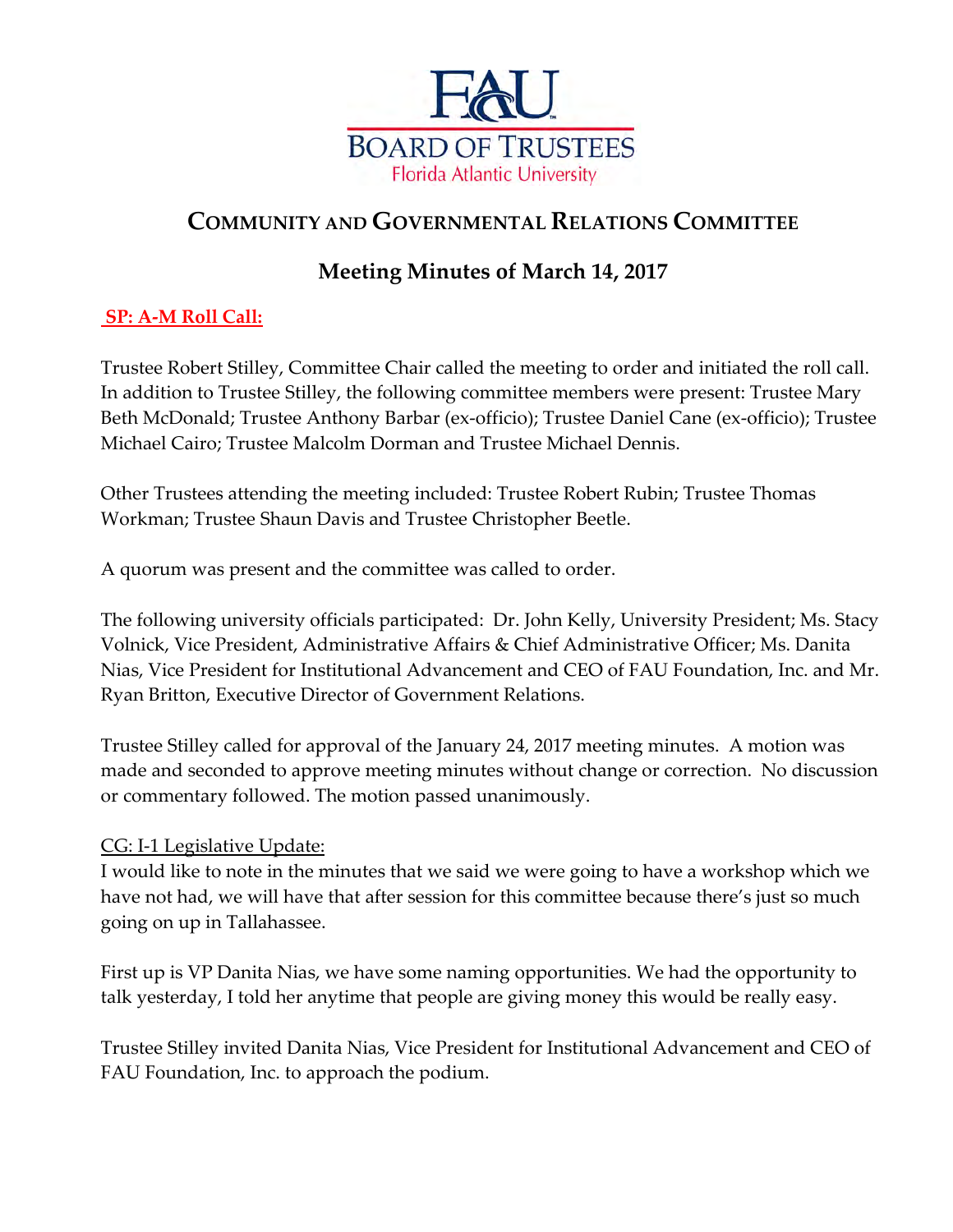Thank you Mr. Chair and good afternoon Trustees. I am pleased to be able to present three University naming elements for your approval. The first two are related to the Schmidt Family Complex for Academic and Athletic Excellence and the first for consideration is a tutoring room named after Tom and Maureen Workman. As you know Mr. Tom Workman is a graduate of Florida Atlantic University and has a long history of philanthropic giving to FAU and it would be an honor for us to be able to name a tutoring room in the new Schmidt Family Complex after him and his wife. The proposed name for this tutoring room is the Workman Family Tutor Room.

Trustee Stilley called for a motion to approve the naming of the Workman Family Tutor Room. A motion was made and seconded to approve without change or correction. No discussion or commentary followed. The motion passed unanimously.

The second University naming element is another tutoring room in the Schmidt Family Complex for Academic and Athletic Excellence and this to be named after Patricia and Gary McKay both of whom are graduates of Florida Atlantic University, both of whom have directed a significant portion of their philanthropy to the University and if this Committee of the Board approves this that name would be Patricia and Gary McKay Tutor Room.

Trustee Stilley called for a motion to approve the naming of the Patricia and Gary McKay Tutor Room. A motion was made and seconded to approve without change or correction. No discussion or commentary followed. The motion passed unanimously.

The last University naming element is at Tech Runway and this is a naming element by George Elmore who has also been a long time and faithful donor to the University. His gift would be naming an office space at Tech Runway and the proposed would be the Elmore Family Foundation Office Space.

Trustee Stilley called for a motion to approve the naming of the Elmore Family Foundation Office Space. A motion was made and seconded to approve without change or correction. No discussion or commentary followed. The motion passed unanimously.

This concluded VP Danita Nias's update.

Trustee Stilley invited Stacy Volnick, Vice President for Administrative Affairs & Chief Administrative Officer to approach the podium to give an update on the Gala.

Thank you and good afternoon Trustees. I just want to take an opportunity to personally thank each of you for the support you've given to this event. As you know it is going to be held on April 1<sup>st</sup> in our wonderful stadium. This event started in 2011 as an opportunity to celebrate FAU's 50<sup>th</sup> Anniversary. It's an unconventional event and it's an event where singing in the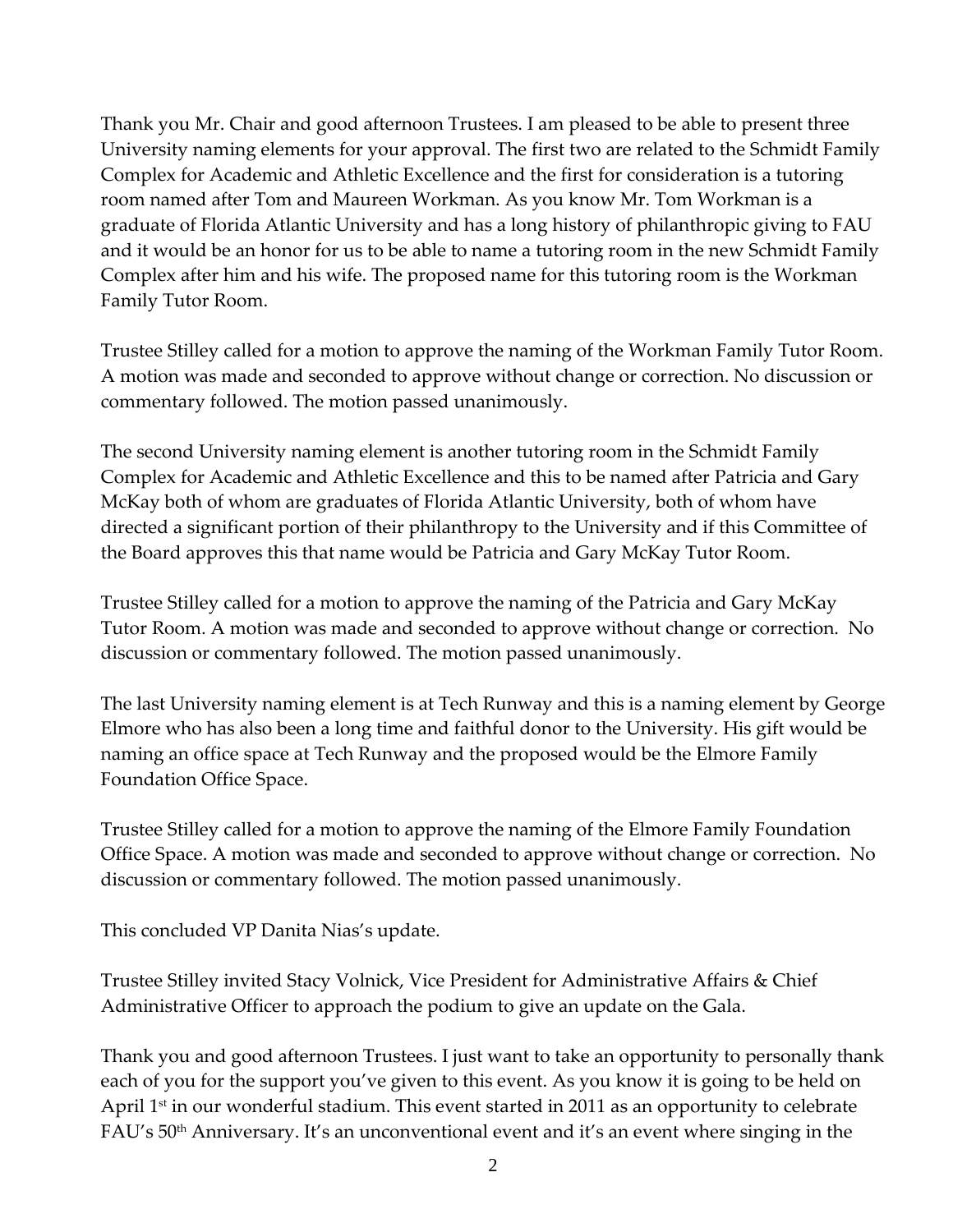rain was not just a song but had a literal translation for those of you that remember. With that said each year we continue to have approximately 800 people come out to support the University and to raise funds for scholarships so again I want to personally thank you. I reach out to you each year for your support but I'd like to make a specific acknowledgement for our top sponsor for this year's Gala, Diamond Level sponsor we have one and that is Trustee Dr. Michael Dennis so thank you so much. I reached out to you I think about a month ago and without hesitation you helped support this event as the top sponsor so thank you again. I will see you all on April 1<sup>st</sup> I hope.

This concluded VP Stacy Volnick 's update.

Trustee Stilley invited Ryan Britton, Executive Director of Government Relations to approach the podium to give the legislative update.

Thank you all and good afternoon Trustees my name is Ryan Britton and I will give you a brief update on what is going on in the state but before I dive in there I want to give you just a quick update on the federal activities and Trustee Cairo alluded to it a little bit earlier.

Our Federal Legislative Priorities got off to a bang this year with Student Government, Trustee Cairo and members of FAU's Student Government accompanied Dr. Flynn to Washington, D.C. to meet with members of our congressional delegation. We've made quarterly trips to DC in an organized fashion in addition to all of the conference attendees and all the other individuals from the University who make trips to DC and so we're going to make it a recurring trip every year to take a coalition of students from Student Government and other student leaders. On this trip they were very well received, they had a wonderful experience and I've gotten very good feedback from our Congressional Offices. Since that trip we've had 2 or 3 different individuals from the University travel up to Washington to discuss topics ranging from student financial aid to the health of our oceans so we are continuing to engage federally.

President Trump has yet to release a federal agenda or at least a detailed federal agenda so we are monitoring the federal appropriations process and waiting to see if President Trump is going to outline a specific higher education agenda. His first high level higher education meeting was with the presidents of the nation's HBCUs, which included a discussion about access and affordability. In addition, the Trump Administration has made free speech on campus a salient topic. As the year goes on we will continue to engage with our federal partners and build on the great success Dr. Flynn has had in increasing our federal research portfolio.

As Trustee Stilley alluded to there is a lot going on in our state so we might as well dive in with both feet. Last week, President Kelly and Chairman Barbar traveled to Tallahassee to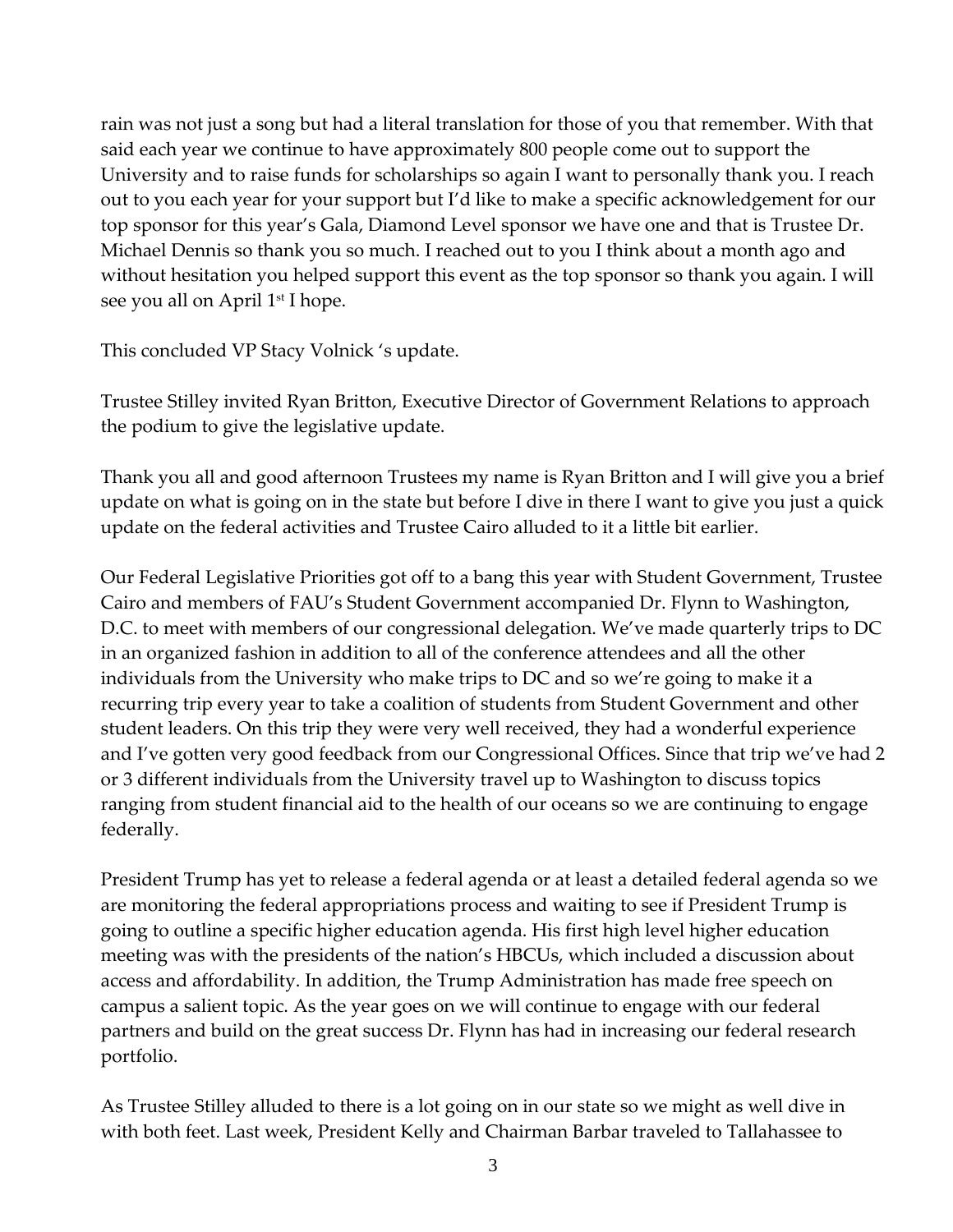participate in several local organizations' legislative advocacy events. Palm Beach County, the Economic Council as well as the Boca and Palm Beach North Chambers of Commerce all had events scheduled during the opening week of the 2017 Session. Each of these groups spoke in support of FAU and our priorities. One of the things we had talked about years ago was the fact that we often had to speak with our own voice when we wanted to carry our priorities forward and one thing we tried to do when this office was created was expanding our reach and getting others to speak on our behalf and we're absolutely doing that. We're on Palm Beach County, the Economic Council, BDB, and the Boca and Palm Beach North Chamber's legislative agendas; so when we go up there with them we don't have to do all of the asking ourselves because we've got other organizations that are asking on our behalf and that helps carry our message and we've been very coordinated in those efforts.

In addition to these advocacy events on Valentine's Day more than 40 members (students, alumni, faculty, staff, trustees and board members) of the university community were in Tallahassee for FAU Day at the Capitol. Our annual celebration of all things FAU continues to improve with each passing year. We had great meetings with legislators, staff and the leadership in both chambers. Thank you to all who participated and I would like to give a special recognition to Stephanie Gioletti, Venante Laguerre and Constance Scott in our office who worked very hard to ensure the day was a success. Because of the legislative calendar we will probably do another FAU Day later this fall. The Legislative Session in 2018 starts in January so we will have to move FAU Day into the fall semester.

Let's talk about the budget. As we have discussed previously, the Governor, House and Senate remain at odds over several major budget and policy issues. The state's handling of economic incentives, water resources, Everglades restoration, gaming, health care, bonding, taxes, as well as k-12 and higher education all remain unresolved and are being contentiously debated in the chambers and in the media. Everyone has a different opinion and have yet to come to a consensus on any number of those issues and we are very much in the political posturing phase of this process, what is important to one party is being set up to show its unimportance to another party and that will continue.

The big breakthrough that came right before the Session started was that the Legislature has agreed on a general budgetary framework, which includes increased transparency and requires that all budget requests be nonrecurring. The Legislature is in the process of creating their FY 17-18 budget and as part of that process both chambers are conducting an extensive review of recurring budget obligations and alternative sources of funding. Appropriations subcommittees in both the House and Senate have been asked to review their respective budget categories and make recommendations for potential budget cuts.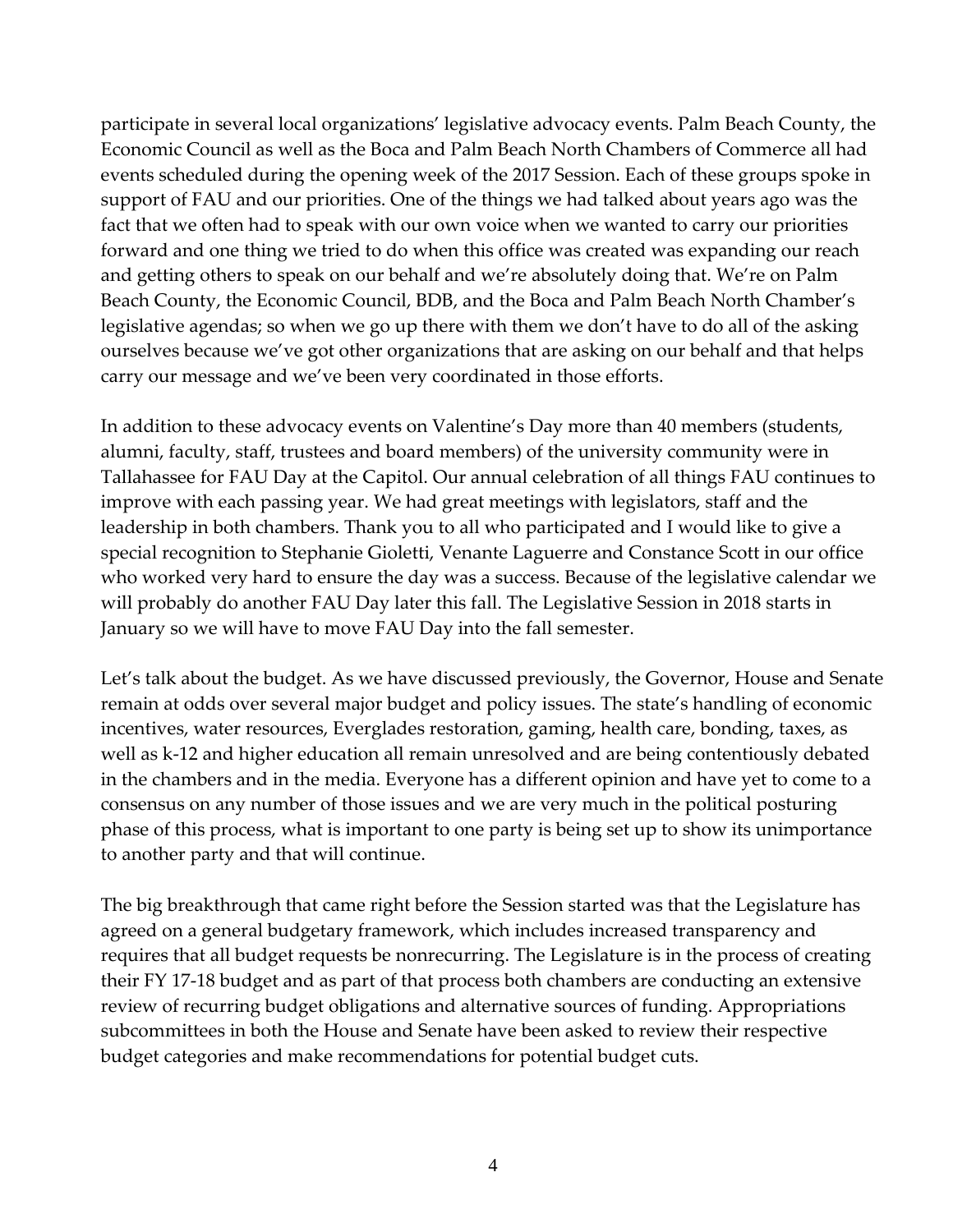On March 8, 2017 VP Danita Nias, Sharon Brown, Art Kite did a wonderful job as they appeared before the House Appropriations Committee to participate in a budget review exercise that specifically focused on university foundations. All public state universities and colleges were required to attend the meeting and answer questions related to foundations' staffing, travel, revenues and expenditures. This is all part of an extensive budget review process that is going on in both chambers and obviously Senator Negron has said that higher education and putting a billion dollars into higher education is a priority of his as a result Speaker Corcoran is doing an intense look at not only university based budgets but also all of the auxiliary funding streams that universities have at their disposal.

I'll give you an example of how these budget exercises are playing out on the Senate side. The Senate Appropriations Subcommittee on Health and Human Services recently put forward their budget reduction recommendations. Each subcommittee is putting forward budget reduction recommendations so both the House and Senate subcommittees are putting forward reduction recommendations. So far we have been spared but for one. Within those recommendations all of the state's Memory Disorder Clinics, including the clinic (Memory and Wellness Center) on campus at FAU, were identified for budget reduction. So they receive \$222,000 in recurring funds and the Senate Appropriations Subcommittee have put forward to reduce all of them to zero. This is again a political posturing exercise, everyone is trying to feel each other out by putting these things forward. It's never a good idea to start in this space but this is what we are doing. They have asked for accountability and we have been very responsive by providing all of the information they have requested but given that they've zeroed out all of them it looks more like a political exercise. It is too early to tell if these cuts will actually happen, but we will continue to monitor these issues. The budget review process will likely continue for the next few weeks before the subcommittees release their fiscal year 17-18 budget proposals.

We are continuing to monitor the overall budget process and pursue our individual appropriations priorities, which include:

- Performance Funding
- Jupiter Research Building On BOG Priority List
- Honors College Enrollment Growth
- Tech Runway
- Cyber Monitoring of the Kissimmee River Restoration

I also want to highlight one additional FAU priority. In one of our previous meetings Trustee Cane asked specifically about A.D. Henderson and where our lab school fits within our priorities. At the time I stated that we were pursuing a parallel strategy and engaging the Governor's office on the issue because of a lack of a clear path to fund lab school construction. I am pleased to report that the strategy proved successful and Governor Scott included \$7.875 million dollars for Henderson in his budget recommendation. What that funding requires is a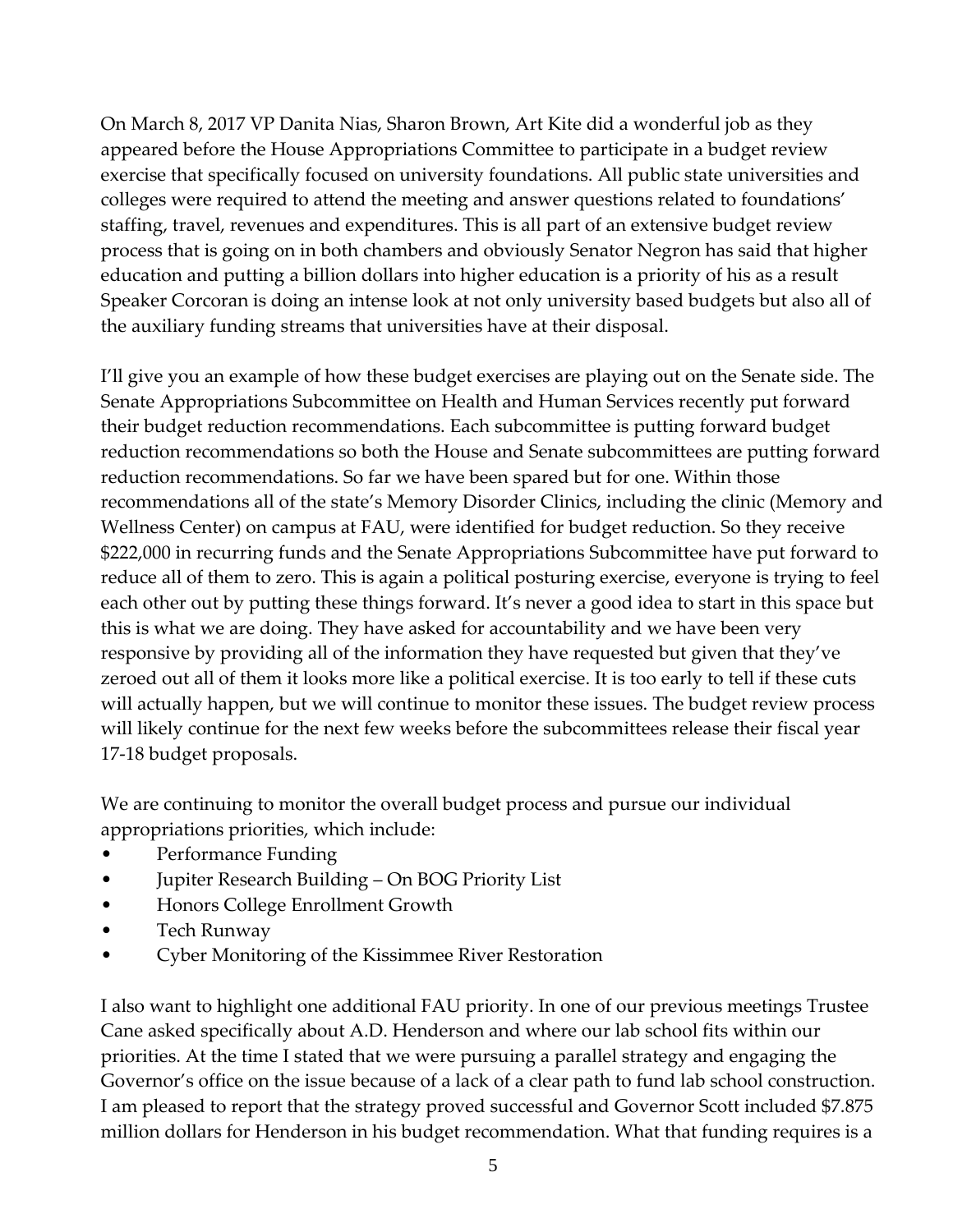1 to 1 match; so the Governor has put this money into his budget and he has identified it as only for us, we were the only lab school in the state identified for this additional funding but it is contingent on receiving a 1 to 1 match .

All of that being said our work is far from over. The Governor only makes recommendations and we still need the Legislature to fund the appropriation. In addition, the Governor's budget language only provides funding for the program based on a 1 to 1 match. Therefore, if the line is funded we need to raise \$7.875 million to draw down all of the state funds and Joel, Danita and her team are already hard at work looking for matching dollars.

As always, we are incredibly grateful for the support of our legislative champions, like Rep. Magar, Rep. Hager, President Negron, Sen. Clemens and Sen. Powell, who are working tirelessly to advance our issues in Tallahassee. In addition we are monitoring a handful of Trustee Appointments as they move through the process. Currently in process are: Trustee Stilley, Trustee Moabery, Trustee Davis and Trustee Dorman. There will be two committee stops before a full Senate vote. Right now they have not taken any of the committee votes yet but the hope is that you will move first through education then to ethics and elections and then finally through the full Senate. We will continue to monitor that and let you know if there are any hiccups along the way but more often than not its formulaic and you just need to move through the process.

Last but not least I will talk about some legislation. The first is President Negron's Excellence in Higher Education Act of 2017. He introduced two bills initially, combined them into one and it is an omnibus meaning a total package for higher education. There is talk about expanding 2+2 articulation, there is changing some of the metrics for ourselves going into a 4yr graduation rate and a 2yr graduation rate for the state colleges, there is also a discussion about block tuition and putting a program in place; it does not prescribe a block tuition system but it does identify a timeline that universities would have to adopt some form of block tuition. We don't know if the program or the proposal is going to become more developed as it moves along or if it's just going to say the Board of Governors has to work with each institution and develop a block tuition system. Right now they've moved the date up to October 1<sup>st</sup> we would have to have a proposal in place. This is all on the Senate side, the House is yet to totally identify what they're proposal is going to look like and how they are going to match or offer different solutions to the House proposal.

The last part of President Negron's bill is this Excellence in Recruitment and Retention of faculty and again it does not prescribe a particular system yet but they are talking about giving a base amount of money to all institutions for the recruitment of faculty and then also doing a little bit of performance base based on some of our standings at the graduate level as well as some of our academic performance and we will continue to watch that to see what kind of money could be flowing our way.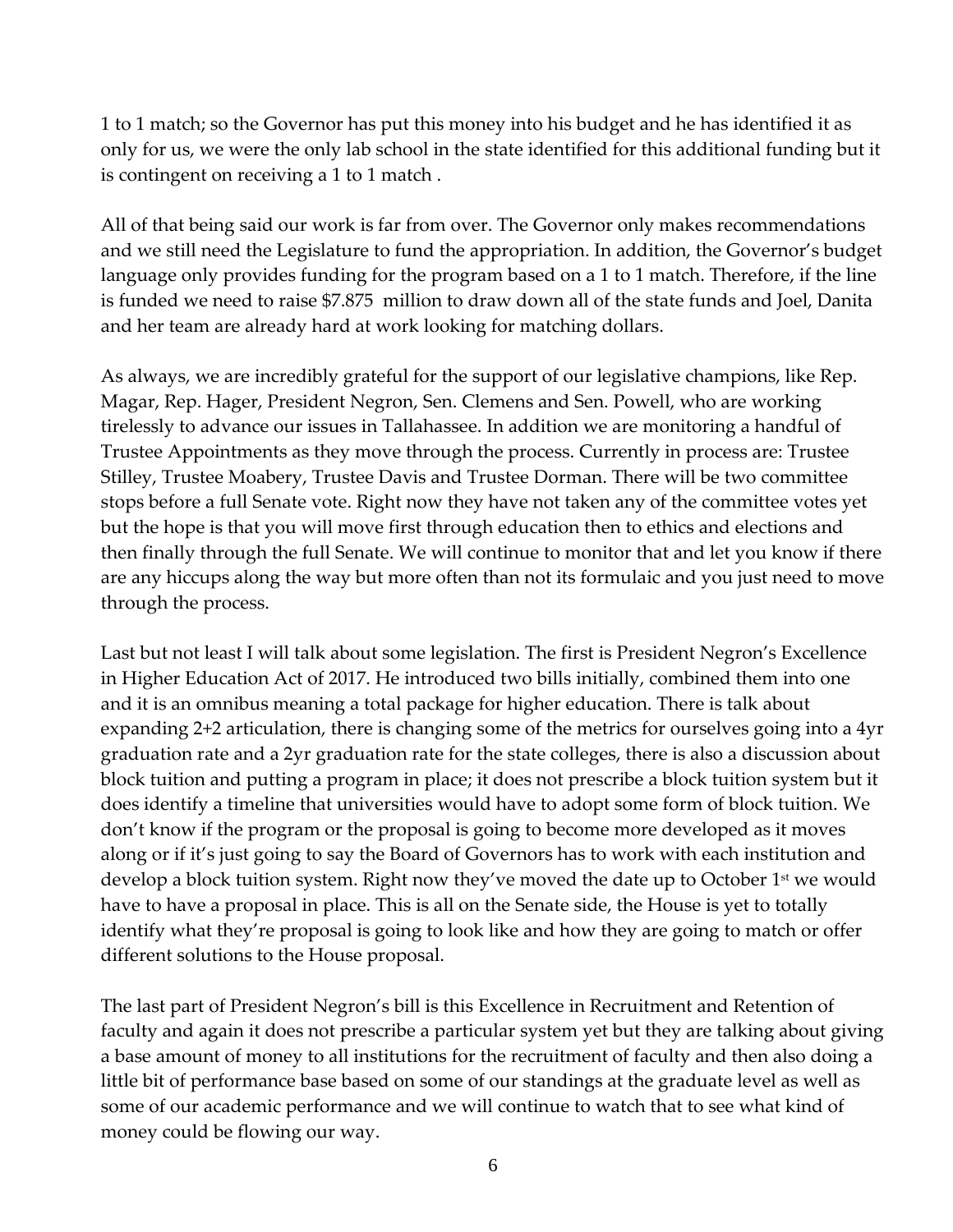The Governor has put forward a higher education agenda that has often relied on holding tuition and fees constant and finally that proposal has now been put into legislation and it has been introduced. The legislation is very restrictive in terms of what universities and their boards can do with fees. I'm going to run through a list and articulate what this legislation will do, again it's just a proposal but it has been introduced and it will be moving forward and is backed by the Governor.

- Effective July 1, 2017 a university may not increase its athletic fee.
- Effective July 1, 2017, a university board of trustees may not increase the financial aid fee.
- Effective July 1, 2017, a university board of trustees may not increase the Capital Improvement Trust Fund fee.
- Effective July 1, 2017, a university board of trustees may not increase student activity and service, health, or athletic fees.
- Effective July 1, 2017, a university board of trustees may not increase the technology fee.
- Deletes the Board's authority to approve a proposal from a UBOT for a new student fee.
- Effective July 1, 2017, a state university may not increase the distance learning course fee in excess of the amount established and effective as of June 30, 2017.
- By September 1 of each year, each board of trustees shall report to the Chancellor the total amount of revenue generated by the distance learning course fee for the prior fiscal year and how the revenue was expended.
- By November 1 of each year, the Chancellor shall report the total amount of revenue generated by the distance learning course fee for the prior fiscal year and how the revenue was expended, system wide and for each institution, to the Governor, the President of the Senate, and the Speaker of the House of Representatives.
- Each state university shall waive 25 percent of the cost of fees described in ss. 1009.24(7)-(14) and (17) for a graduate student who has a 0.25, or greater, full-time equivalent appointment as a graduate assistant, graduate research assistant, graduate teaching assistant, graduate research associate, or graduate teaching associate.

For the last number of years we have held tuition and fees flat however this would put this into statute and make it a permanent thing that we cannot increase tuition and fees as of July 1, 2017. There is some language about graduate tuition, there are a number of pieces of legislation that are moving forward and again it is a very interesting session to say the least. We are continuing to track all of it; if it moves forward in the standard practice, we will get budget recommendations in the next couple of weeks. I imagine that the legislation will continue to creep through the committee process but it will be an interesting couple of months to say the least.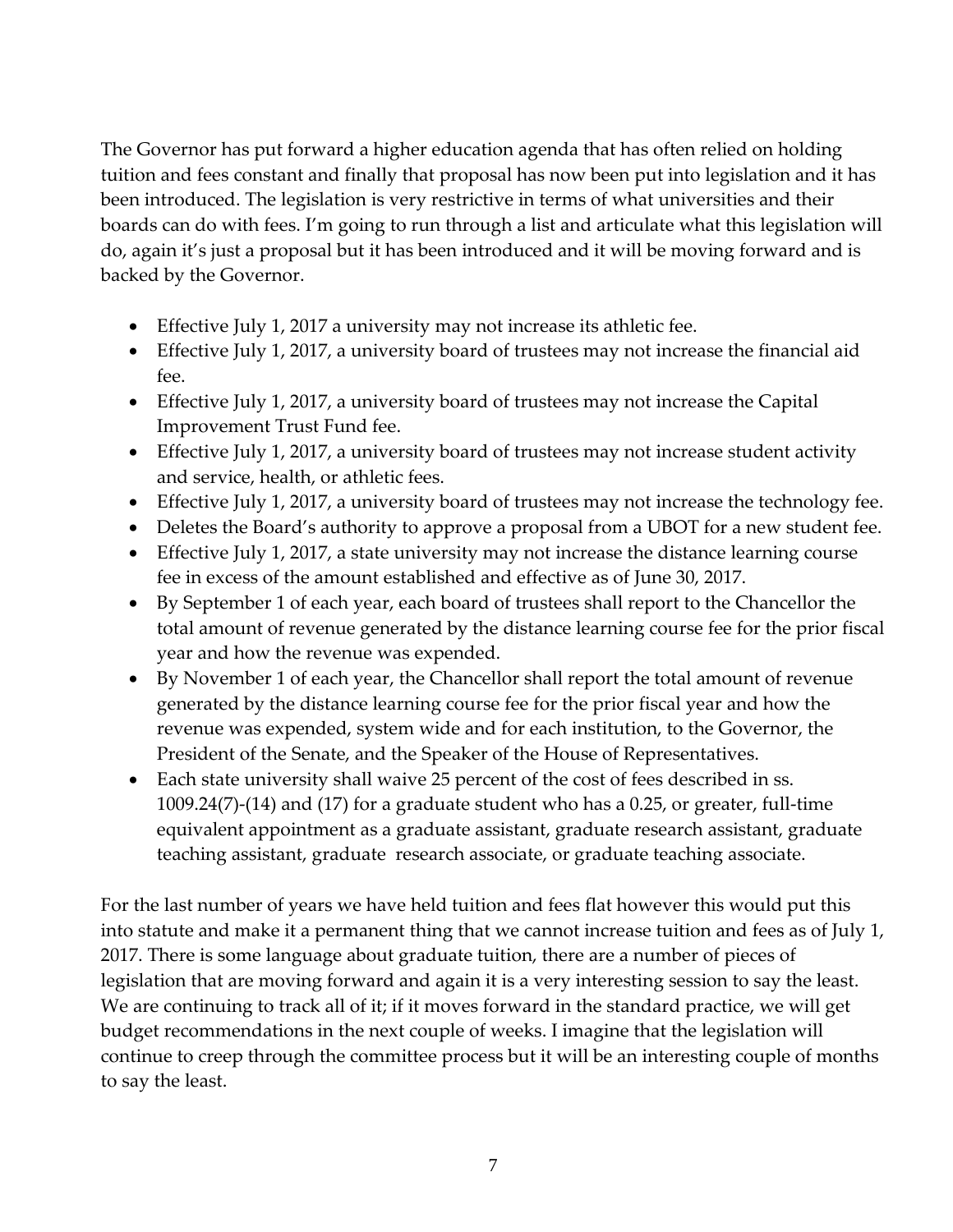This concluded Ryan Britton's update; he invited questions and comments from the Trustees and thanked them for their continued support.

Question from Trustee Cane: What are the key dates for us to know when these things are to a vote and when is it fort of finalized?

The budget proposals usually come out week 3 which will be next week. I don't know if that's going to remain a constant given the new processes that are in place, I'll be in Tallahassee tomorrow and will have a little more information but if they stay on schedule budget proposals typically come out week 3, they move to full committees week 4, a floor vote week 5, conference starts week 6 or 7 so you're looking at movement along the way over the next few weeks. Conference which is the time where pretty much the rubber will hit the road is typically week 7 through week 9 so you're looking at mid-April through the first week in May. The budget has to be done and finished if they're going to pass it on time 3 days before the end of session. Session ends May 5<sup>th</sup> so budget would have to be complete May 2<sup>nd</sup> and has a mandatory cool down period.

Question from Trustee Stilley: On the fees and tuition legislation how do we politely make our point that we are appointed to watch out for the University and be good fiscal managers?

That is the biggest concern and once it is in statute if it does move forward the question then becomes who is going to take up the mantle of increasing fees or giving the institution the ability to increase fees and that becomes a very hard task. What I would say in the interim is that the Board of Governors is very aware of this and to continue conversations within the Board of Governors I imagine it would be a very big topic of conversation when we have our board meeting at the end of this month. In addition as you all have relationships with Representatives and Members I would make sure you're able to make the point that I understand the need to increase access and affordability and to hold cost but this is something that eliminates a lot of options basically into perpetuity and you're tying our hands. I think our behavior over the last few years has shown us to be responsible and if I'm crafting an argument to a Legislator the argument I would make is over the last few years we've proven to be a very responsible institution; we've held down costs, increased access, increased affordability, our student debt loads are some of the best in the country, our graduation rates are very good comparatively to the nation so we're doing all of the things you're asking. This is something that will tie our hands forever or create a huge mountain to overcome at some point in the future if a member wants to overturn it. There is both a House and a Senate bill but they have not moved to a committee.

The Governor's proposals typically are not usually entirely passed and oftentimes some form of the Governor's priorities is put into legislation and whether that gets rolled into these larger Higher Education Omnibus Bills I don't know but there's usually legs to a Governor's priority in some form.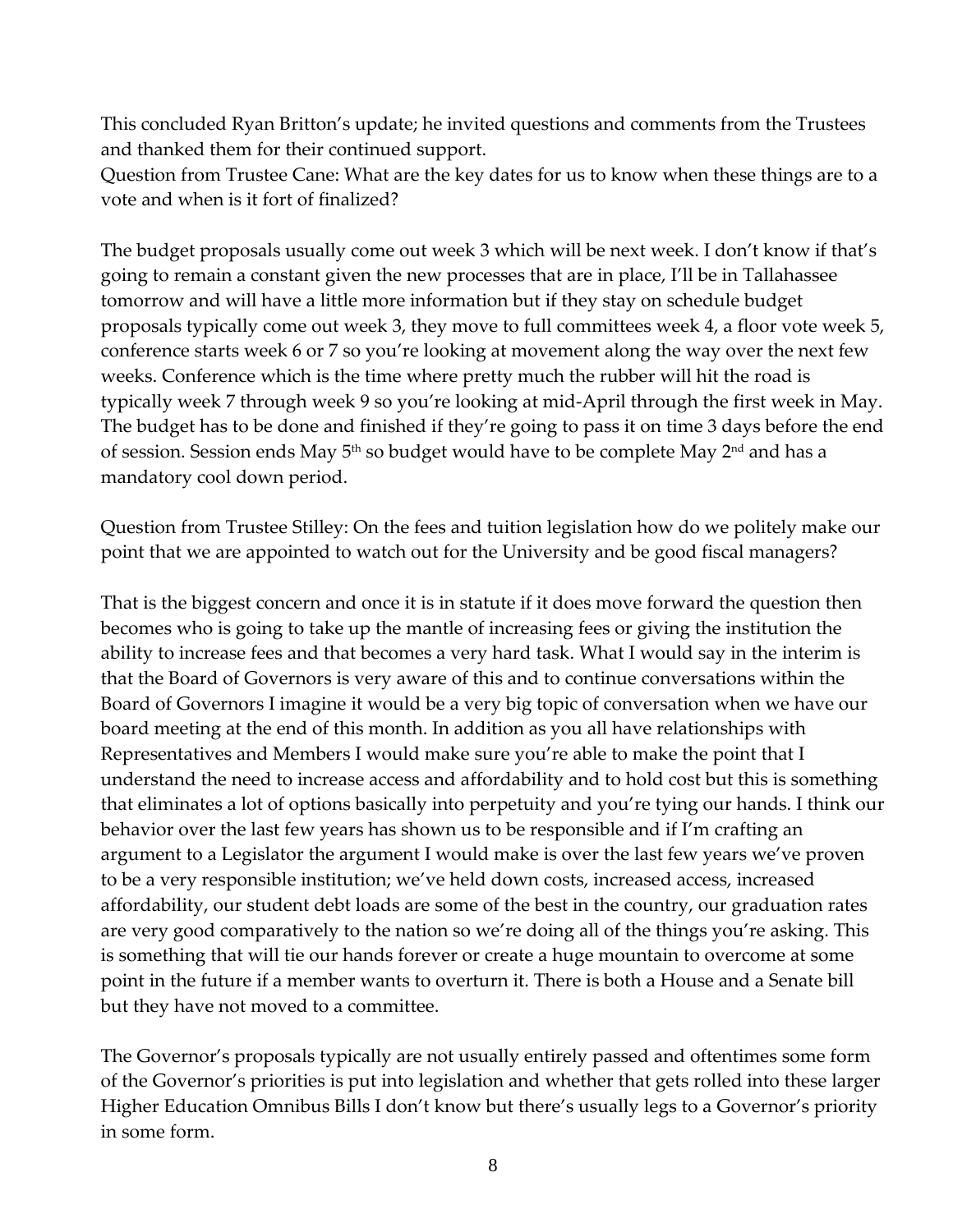The Senate President have been very supportive of Higher Education Institutions and also providing flexibility to Higher Education Institutions so I would imagine he would be very sympathetic to the arguments that we are talking today, the problem is the Speaker of the House has a very different agenda than the Senate President these days.

Comment from Trustee Stilley: I've been up to FAU Days', it's my  $11<sup>th</sup>$  year and the first few days it was kind of like "FA..who" but this year (I was not there last year) it was amazing. The reception we got from all of the Legislators was pretty remarkable and you have a big deal to do for that as well as President Kelly and Chairman Barbar who have been up to Tallahassee quite a bit. Most of the information I received when talking to people is that we're in pretty decent shape so thank you very much for all that you are doing up there.

Thank you very much and I will take a moment of personal privilege; you often see me but in our Government Relations Office is Venante Laguerre, Stephanie Gioletti, Constance Scott and they work very hard to make sure that we operate well at all levels of Government but especially on a day like FAU Day. It is a logistical nightmare and the reason why it's successful is because of the hard work that they do and I will leave on positive note that every year we are in a better position that we were in years past. We have more fans, more people who are aware of what we're doing, I feel very good about our priorities and how we're positioned within both chambers. The issues or concerns I have are about the larger chamber disagreements that we really have very little control of. In terms of the things that we can control and the things that we do I feel very good about them.

Question from Trustee Cairo: Are there any discussions being had in Tallahassee about block tuition and if there's any student opinion about it at all because I'm personally opposed to it and so is the rest of the Student Body Presidents within the SUS.

This is the first official student body opinion that we are hearing about it. There is a good deal of discussion but it is nonspecific and I'll tell you that the conversation regarding block tuition have varied greatly. Block tuition can be anything from paying for 14 getting 15 banking hours, getting 15 and 15 and then getting to bank credits to take in the summer or paying for 15 and getting to take 18 and so there are a great number of proposals and options out there. I think there is an understanding from President Negron's office that he does not want to be prescriptive so that each institution will be able to figure out what is the best way for them. You say it has to be included and that's true but the Senate is very much committed to that position but the House is yet to say they are absolutely committed to putting that forward in the same way that they have yet to say they are absolutely committed to a four year graduation rate. They have not identified a one path for everyone.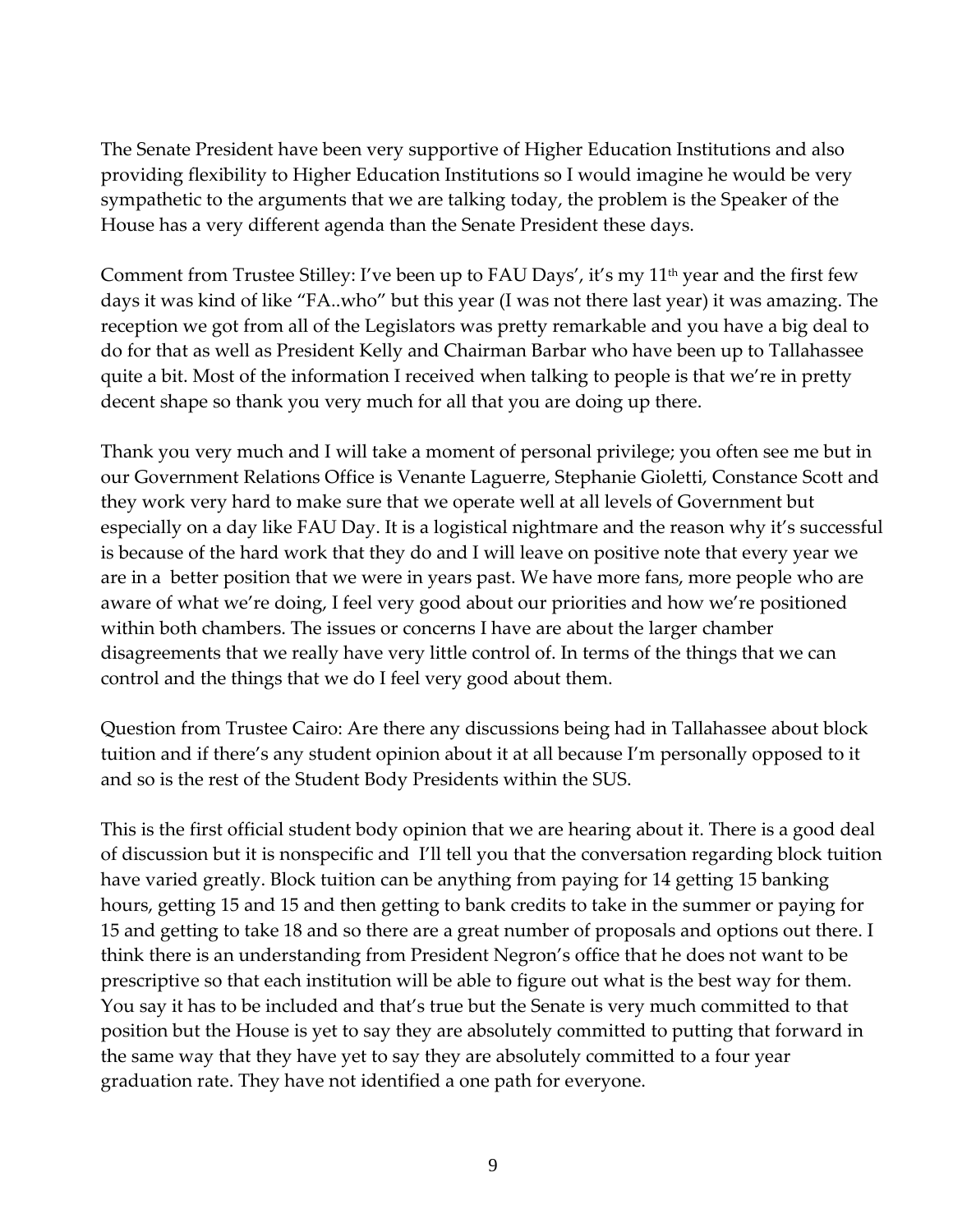Comment from Trustee Beetle: I've seen some of the budgeting the University has done about this issue and it seems clear to me when I was looking that the a la carte option will remain because we certainly have students that are taking 3 or 6 credits per semester and they are just part time and they are not going to be paying for 14. My understanding is I think the model was students that are currently taking more than 14 credits, suppose that they just pay the block for 14. I don't know what the forecast was about 12 credits whether students taking 12 would be obliged to pay for 14 and I wanted to say as a member of the faculty like in the Physics department in the third year of undergraduate we want our students to have a critical mass of upper division physics courses we have a set of 12 credits that we want them to take and we don't want them taking anything else at the same time because it's too hard if they spread themselves too thin it would water down their major so there's good academic reason why a student would only be signing up for 12 and I would hope that student would pay for only 12 but that the block would be available.

You are absolutely correct that the a la carte option would remain, this would be something that is optional but would have to be offered in some form.

Comment from President Kelly: Trustee Stilley had a comment about an incentive model that was quite well received, maybe it's worth hearing that thought. Trustee Stilley can you rearticulate that idea?

Comment from Trustee Stilley: What they are talking about is if pay for 12hrs you can take up to 15. That hurts the University in that we have to provide the resources for 15hrs but only getting paid for 12. So I said let's combine that with the goal of graduating in four years, so let's say you do pay for 12, you take 15 and you get a credit for 3hrs. If you graduate on time you get either a check back at the end of graduation to either use for a car or put towards grad school but you have to graduate in 4yrs in order to get that money back.

Comment from Trustee Cairo: The example you gave is if I pay for 12, take 15 and cost the university for 3 what happens if I am a student and pay 15 out of the block model but I only take 12? That lost 3 is money out of my pocket theoretically.

Comment from Trustee Stilley: You still have option of taking 12 and only paying for 12 but if you pay for the 15 block you take 15hrs but we're going to give you a 3hr credit that you're going to put into a bank and just keep track of that.

Comment from Trustee Cairo: When we discussed this amongst ourselves as the Student Body Presidents the model that was discussed was you pay 15 the incentive was you could take 18 and get those 3 for free or if you take 12 it's an incentive to take 15 in order to increase your course load. I just want to make sure that we're not going to be put in a position where students will be required to pay for more than they're going to be receiving in terms of credit.